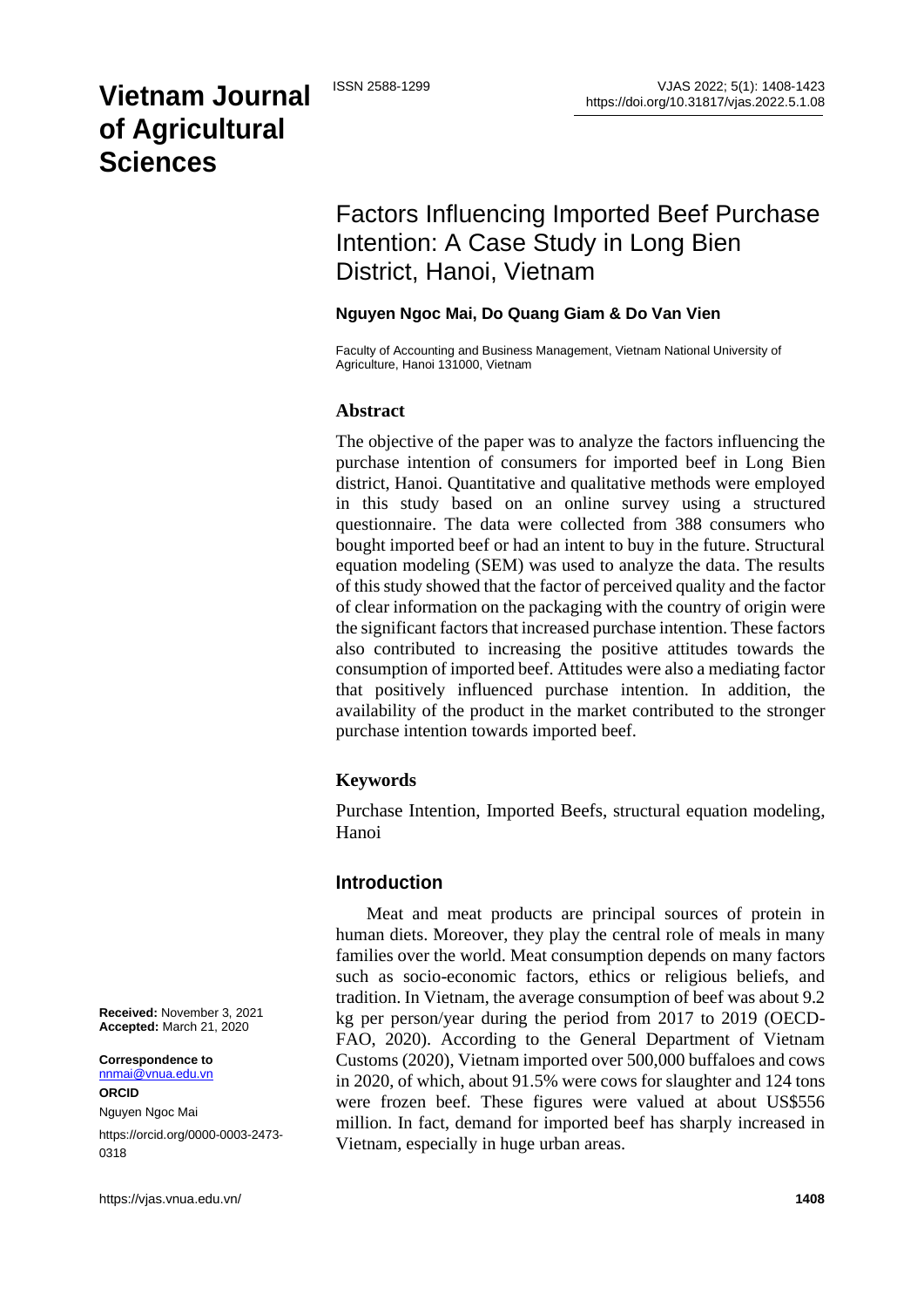Trade is one of the crucial factors which impacts food availability as well as the purchasing power of consumers, and is impacted by income, demand, and the favorites of consumers (Regmi, 2001). According to a report of World Bank (2019), Vietnam's per-person income in 2018 reached \$2,500, an increase of 2.5 times within 30 years, and the development of the economy has contributed to improved living standards and incomes for the Vietnamese. The middle class in Vietnam accounts for 13% of the total population and is predicted to increase in the future. As a result of the rising incomes, demand for a higher quality of life in urban areas will also increase. Many studies have indicated that as incomes increase, consumers consume more and more diverse foods, and become more concerned about the quality, origin, safety, and nutrition of foods (Thang & Popkin, 2004; Phuong & Mergenthaler, 2013), including meat and meat products.

Overall, an increase in income will lead to the creation of a potential market for food companies to expand their businesses (Union, 2020). Understanding the buying cycle is extremely important for businesses because only through purchasing process models can they understand the demands of customers. Research by Jadhav & Khanna (2016) illustrated that it is principal for business units to focus on the demands of customers to understand consumer behavior as the basis for making effective business and marketing strategies. There have been many studies on consumer behavior towards foods. However, studies on consumer behavior towards imported foods in general and imported beef in particular are still very limited in Vietnam.

Based on the above issues, the main purpose of the study was to determine the factors affecting the purchase intention towards imported beef of customers in Long Bien district and analyze the influence of each factor. Moreover, some business implications will also be suggested for businesses that intend to trade imported beef in the area in the future.

## **Methodology**

#### **Theoretical background and hypotheses**

## *Definitions of Purchase Intention and Imported Beef Purchase Intention*

Imported foods are prescribed in Decree No.15/2018/ND-CP, excluding functional foods in Vietnam (Government, 2018). They are foods that originate from foreign countries and have to meet food safety conditions, and they must be announced by business individuals/organizations as imported foods. Foods that meet the requirements for food safety must ensure that they do not cause harm to health and life (Assembly, 2010). Therefore, imported beef originating from other countries must also meet these requirements.

Purchase intention is a motivating factor that motivates individuals to be willing to perform a behavior (Ajzen, 1991). There have been many empirical studies on food behavior (Rana & Paul, 2017), including imported beef. Previous studies have shown that purchase intention decides the purchase behavior towards imported foods (Bukhari, 2019). Therefore, purchase intention on consumable imported beef refers to the willingness of individuals, which leads to their purchase behavior.

## *Factors Impacting Purchase Intention toward Imported Beef*

#### *The Mediating Role of Attitude toward Imported Beef*

Consumers as coherent individuals are influenced by many external inputs that can control perception, emotions, and behavior. Psychology plays a role in influencing human behavior and that has been extensively analyzed and defined in the scientific literature. Axelson & Brinberg (1989) illustrated that psychology especially relates to the choice and purchase of products, services, or experiences.

Attitude is defined as a psychological path of evaluating a specific object with favor or disfavor (Eagly & Chaiken, 2007). Attitude is established through experiences and may transform when new experiences are obtained (Ajzen, 2005). Consumers have attitudes to specific product behaviors, for instance, which kinds of food the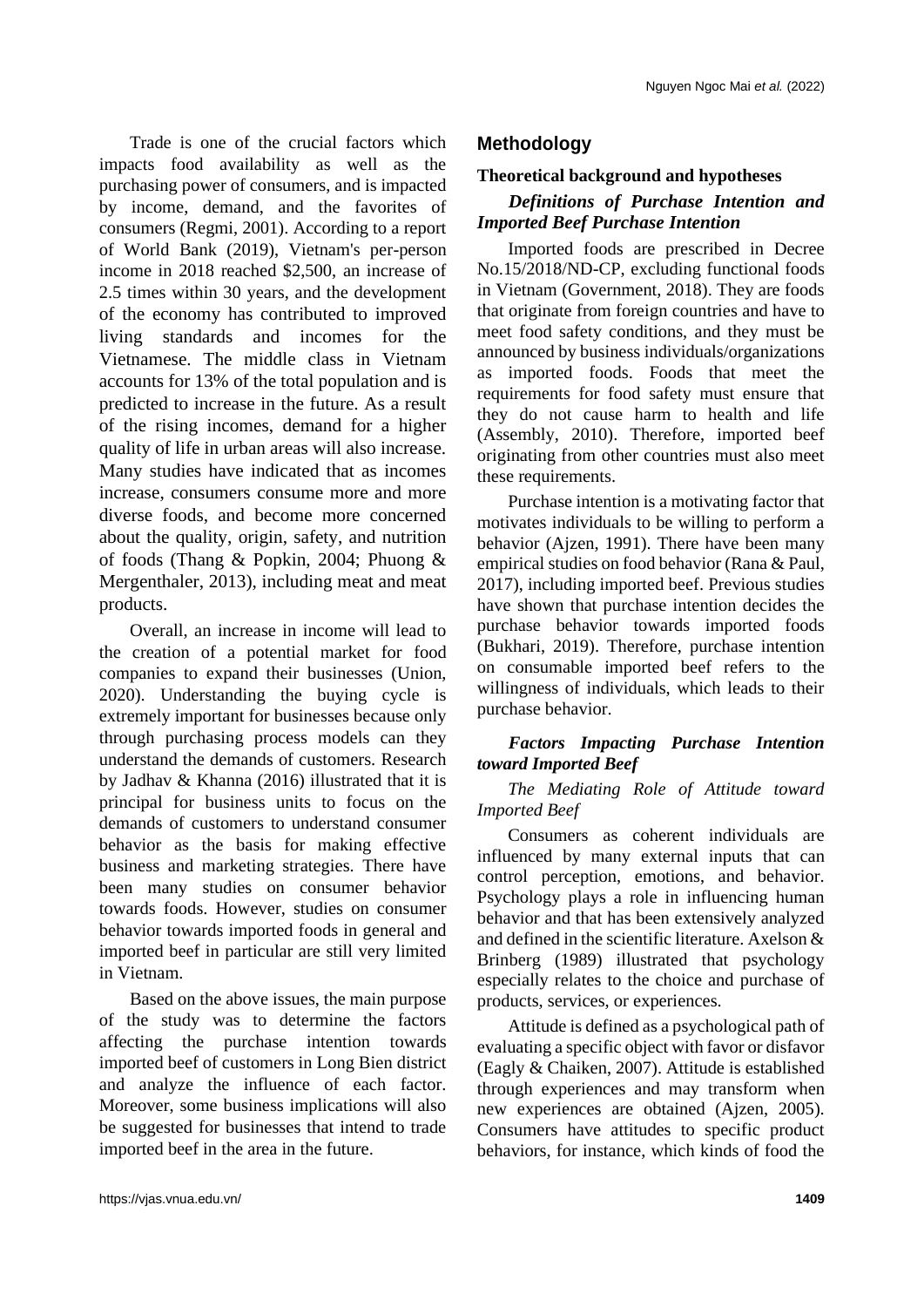person prefers to use. Attitude towards the behavior refers to the level at which a person has a positive or negative evaluation of the behavior in question. The more positive the attitude is in regard to a behavior, the stronger the individual's intention is to perform the behavior under consideration (Tarkiainen & Sundqvist, 2005).

Attitude is a variable, appearing in behavioral research models of the theory of planned behavior (Ajzen, 1991) and the model of goal-directed behavior (Perugini & Bagozzi, 2001). Attitude is a factor used to predict behavior or behavioral intentions towards different foods (Honkanen & Frewer, 2008). Several studies have shown that consumers, who have a positive attitude towards imported foods, will have a stronger purchase intention (Heslop, 2007; Wang, 2015). Attitudes and beliefs of consumers about meat and meat products depend on the attributes of the products. They are measurable variables influencing individual emotions and behaviors as well as purchase intentions. Therefore, we submit the hypothesis:

*H1: Attitude positively mediates the relationship among factors and purchase intention toward imported beef.*

## *The behavior control perceptions*

The behavior control perception is also a variable in the theory of reasoned action (Ajzen & Fishbein, 1980), theory of planned behavior (Ajzen, 1991), and the goal-directed behavior model (Perugini & Bagozzi, 2001), and it is considered as a factor affecting intention and individual behavior. According to Hijrah *et al.* (2021), although products have similar attributes and the same quality, they can be perceived differently by consumers. It is important for marketers to recognize these complex processes to make the correct perceptions about a product or service they will sell to their goal customers. Perceived behavior control of consumers towards foods includes their perceptions of product characteristics such as perceived price, perceived quality, and their understanding of food safety, etc. The post-purchasing outcomes, which could be positive and negative, will become the input information for the next purchase process (Engel *et al.*, 1995). In regard to consumers, there are many attributes of foods that can become the basis of purchase decisions such as nutrients in food products, sensory appeal, and price (Mukul *et al.*, 2013). They often search certification entities for verification of information on food product attributes. Buyers also rely on the country of origin information to make informed purchasing decisions towards imported food products (Ortega *et al.*, 2014).

Quality impacts the perceptions of consumers towards the meat that they will buy and consume. Therefore, using striking extrinsic traits can help them to collect information about the quality of the product and its nutritional content (Henchion *et al.*, 2014). Perceived quality is a strong influence on purchasing intention towards imported foods (Sun & Collins, 2006; Bukhari, 2019). The choice of meat is also influenced by sensory attributes, i.e., appearance aroma, flavor, and texture, although consumers sometimes might trade sensory attributes for other benefits such as nutritional value or price (Malindi, 2010). The study of Uys & Bisschoff (2016) illustrated those extra significant attributes on buying behavior are supplier characteristics, and packaging and presentation. The sensory attribute is related to the appearance, smell, and taste of food. It has long been recognized that the sensory attribute is one of the most important factors that consumers take into account when choosing their food (Steptoe *et al.*, 1995). The choice to consume imported beef not only depends on the consumers' experiences with cues such as beef flavor, beef tenderness, and beef marbling and quality attributes (Ortega *et al.*, 2014; Tran *et al.*, 2017), but also depends on important attributes such as supplier characteristics, packaging, and presentation (Uys & Bisschoff, 2016).

*H2a: The perceived quality of imported beef positively affects consumers' attitudes towards purchasing imported beef.*

*H2b: The perceived quality affects the purchase intention of consumers towards imported beef.* 

Perceived quality about a product or a service can be made from the price, the origin of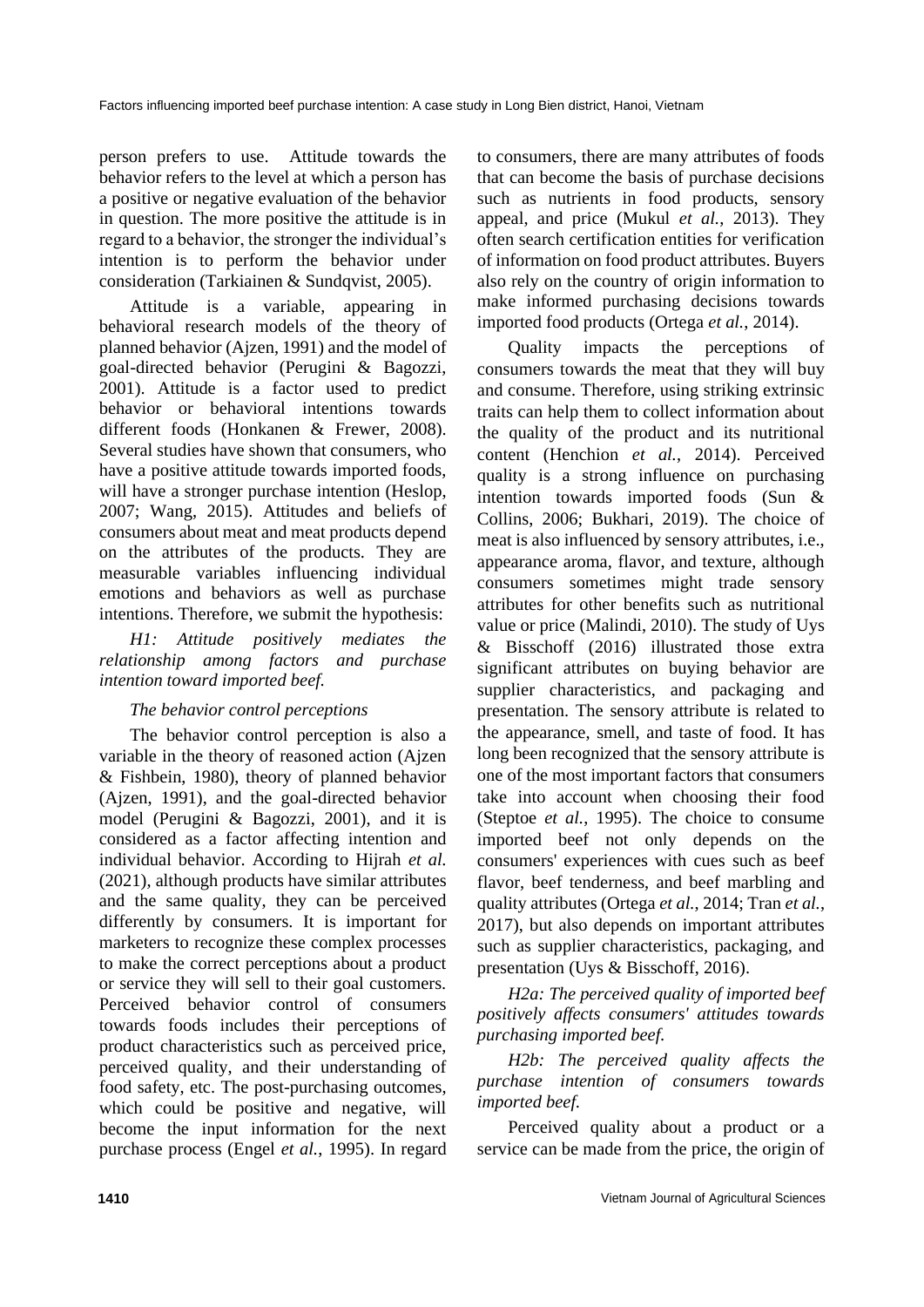the products, the appearance, and the overall look of the product. More and more researchers are considering the issue of the food's origin in behavior studies towards foods (Phau & Chao, 2008). Attitudes leading to consumer's behaviors are influenced by the imported good's country of origin. Origin information is used by consumers as the basis in making purchase decisions towards imported foods (Ortega *et al.*, 2011), and purchasing intention is also a crucial factor in buying decision research (Font *et al.*, 2011), as the national origin of imported food forms a distinctive image of the products and their quality as assessed in the observances of consumers (Wall *et al.*, 1991; Tran *et al.*, 2017; Bukhari, 2019). The demand of consumers for imported beef depends on information about origin and price (Tran *et al.*, 2017). Ortega *et al.* (2016) indicated that country of origin information impacts the willingness of consumers to pay for imported beef.

*H3a: Origin and label information of imported beef are positively related to the positive attitudes of consumers in purchasing imported beef.* 

*H3b: Origin and label information of imported beef is positively related to the purchase intention of consumers towards imported beef.*

Munnukka (2008) indicated that price was the most important factor influencing the purchasing intention of customers. Díaz (2004) showed that price as a meaningful variable affected the attitude of consumers. Price shapes the attitude of consumers towards meat (Verbeke & Viaene, 1999; Aboah & Lees, 2020). Price is also an impediment to the willingness to pay for food products, as the high price is a factor hindering consumers' purchase decisions (Tran *et al.*, 2017). The study of Hijrah *et al.* (2021) indicated that price is a factor influencing both attitude and purchase intention towards frozen beef. The price factor negatively affects attitude but positively affects intention. This means the higher price perception makes consumers have better attitudes about meat and increases purchase intention. It is different from the studies of Angulo & Gil (2007) and Font-i-Furnols &

Guerrero (2014), which showed that lower prices led to the increased buying ability of consumers. This becomes even more significant in the case of imported food in Vietnam because of the low average income per person. However, whether or not the price of imported beef is considered high or low depends on the consumers' perceptions in comparison to their income. Therefore, we submit the continuous hypotheses:

*H4a: Price affects consumers' attitudes towards imported beef.*

*H4b: Price affects consumers' purchase intention towards imported beef.*

#### *Subjective norms*

According to Wood & Hayes (2012), the social effect is a broad issue that impacts the emotions, opinions, and behaviors of people. Purchase behavior, choice of media, and innovation are related to the personality of individuals (Lastovicka & Joachimsthaler, 1988). The studies of Verbeke & Ward (2006) indicated that advertising programs can influence the expectations of consumers about meat quality, and origin also became more meaningful for consumers after information campaigns. Moreover, as a result of lacking credible information, consumers will feel uncertainty, which thereby affects their attitude. The research of Ajzen (2005) determined that uncertainty is affected by a factor named subjective norms. The term subjective norms refers to the perceived social pressure to or not to participate in a behavior.

Subjective norms are the influences of important people around consumers, their knowledge and experiences, which affect consumers' beliefs about the quality and value of imported foods. This factor involving friends, family, health professionals, and media will be meaningful for the purchase intentions of consumers towards imported beef. This is a factor that appears in the model of the Theory of Reasoned Action (Ajzen & Fishbein, 1980). Many previous studies, which applied the model of TPB (Ajzen, 1991), showed that subjective norms are a crucial factor to estimate the purchase intention and behaviors of consumers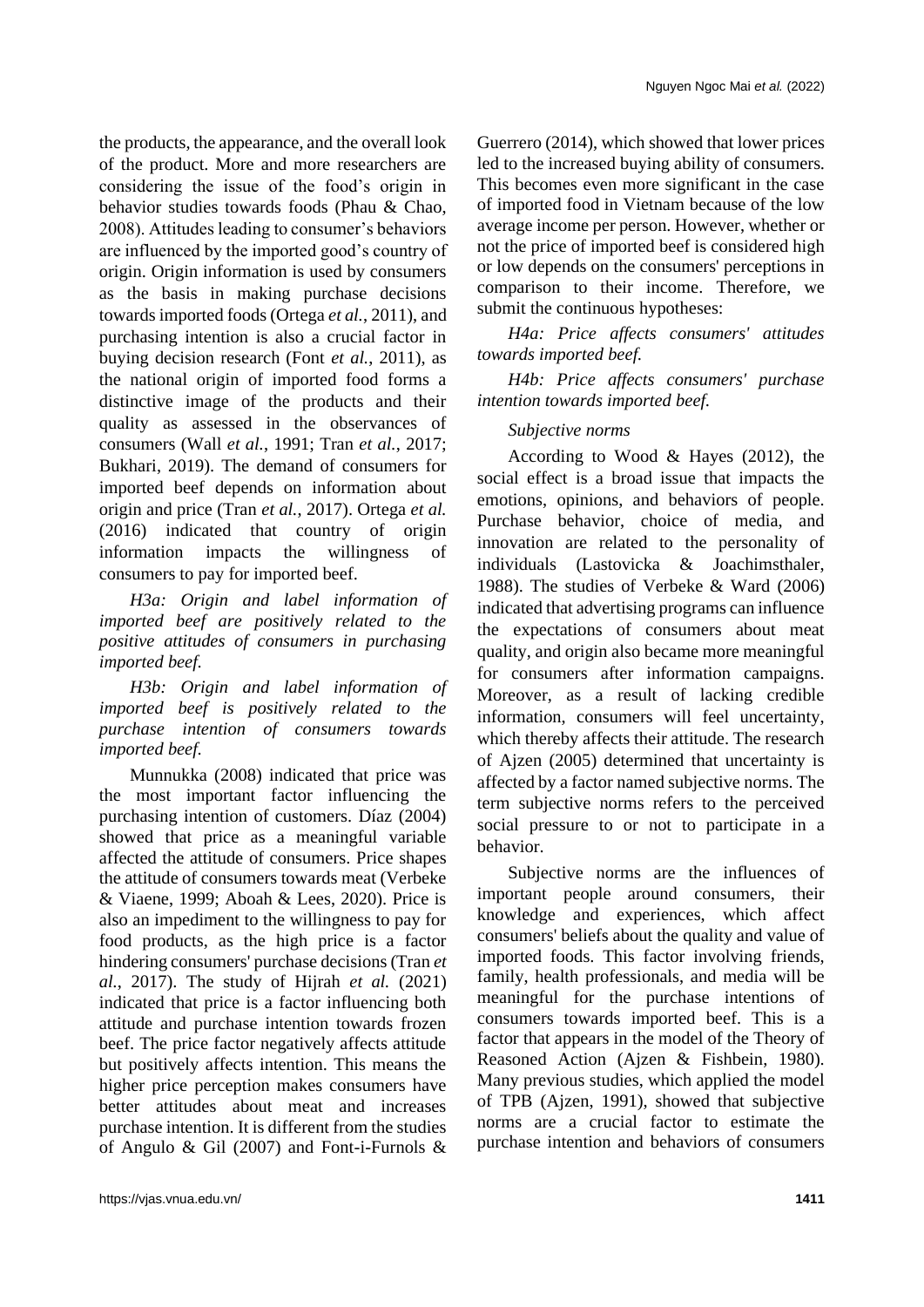(Huchting *et al.*, 2008). The media also exerts power on behaviors. The research of Huan (2018) surveyed 249 consumers in Ho Chi Minh City and showed that subjective norms positively affected the purchase intention of consumers towards pork. Therefore, we submit the continuous hypotheses:

*H5a: Subjective norms are positively related to consumers' attitude towards imported beef.*

*H5b: Subjective norms are positively related to consumers' purchase intention towards imported beef.*

## *The experience factor*

The experience factor was also used in a study of purchase intentions for food by Fry *et al.* (2014) to predict behavior. This factor shows that the number of times a consumer has used a product has a positive effect on their purchase intention and behavior (Perugini & Bagozzi, 2001). Furthermore, behavior towards some imported foods can also be influenced by the experience of a consumer who has been abroad, or by a consumer being a foreign national living in the importing country (Verbeke & López, 2005). Experience is a factor affecting the intention and behavior of consumers towards imported beef the next time they consume it (Tran *et al.*, 2017). Therefore, if consumers have used imported beef, this will lead to the consumer's perception of the product. Hence, the next hypotheses are submitted that:

*H6a: Experience is positively related to consumers' attitudes towards imported beef.*

*H6b: Experience is positively related to consumers' purchase intention towards imported beef.*

## *Availability*

In Vietnam, imported beef is principally sold at supermarkets, food stores, or chain stores. Consumers rarely look for imported beef in the local markets. The ease of identification and visibility of imported beef can lead to increased purchase intention. In fact, numerous marketing campaigns of businesses have been established, such as online shops, telemarketing, or direct selling, among others, that make businesses

increase their sales or approach specific markets. The study of purchase intention by Haruna & Review (2014) showed that product availability is a factor affecting purchase intention. Studies on purchase intention for food also chose availability as a factor to build research models (Rana & Paul, 2017). Hence, the final hypothesis was submitted that:

*H7: Availability of imported beef is positively related to consumers' purchase intention towards imported beef.*

## **Research Model**

The research model (**Figure 1**) was developed based on the conclusions and features of previous studies as described in the previous section.

## *Questionnaire*

The questionnaire consisted of two parts, and included mainly closed questions. The first part covered questions to confirm that the interviewees were those who purchase or make purchasing decisions about imported beef for their family; respondents' socio-economic characteristics; consumers' knowledge of imported beef in the current market; consumers' reasons for buying imported beef; and consumers' general assessment of imported beef.

The second part of the questionnaire was composed of eight sections, and the 5-point Likert scale ranging from "strongly disagree" to "strongly agree" was used to test the variables. In this study, seven groups of variables were established and 39 items were chosen (**Table 1**). The survey instruments were referred from previous studies and adapted for this study. With regard to each study, the researchers changed some scales or measurement tools to match the purpose of the study because of the differences in population, income, geography, or the type of products in the studies. Therefore, the main purpose of scale developments was suitable for the language, culture, and environment of the target respondents of the study. This is called adaptation. In this study, a few other indicators were developed from discussions with Vietnamese specialists and consumers.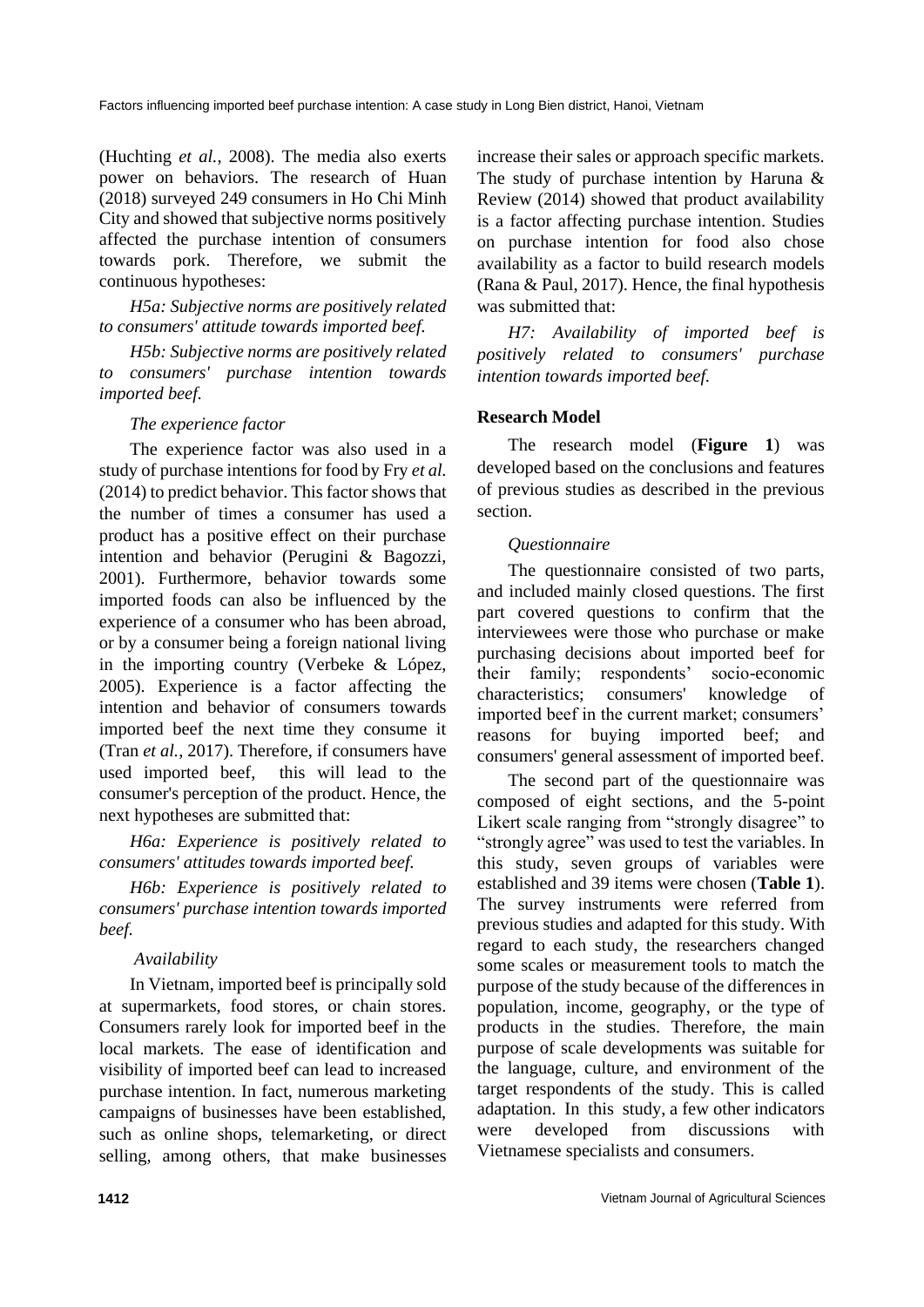

**Figure 1.** Research Model

#### **Data Collection and Analysis**

#### *Data Collection*

Primary data were collected in two ways, namely direct survey and indirect survey. The indirect survey was conducted by sending questionnaires via social networks such as Facebook and online tools, i.e., Messenger, Zalo, Gmail, and Microsoft Teams. To ensure that the participants lived in Long Bien, the authors used a question to confirm their address before sending the questionnaire. With regard to direct investigation, the participants were chosen randomly through the convenient method of surveying in supermarkets, food shops, and markets in the Long Bien area for two months (from October to December 2020). Moreover, the availability of imported beef in this area was confirmed before collecting data. In multivariate studies, the survey sample size should be 5 to 10 times of number of variables at the 10 percent and 5 percent of margins of error, respectively (Hair *et al.*, 2019). In this study, the total number of independent variables in the developed

questionnaire was 39. Hence, the number of samples should be 390 at the 5 percent margin error. The results were formulated with only 388 samples of questionnaires that were totally answered and completed by the participants.

## *Data Analysis*

## *(i) Descriptive statistics*

Descriptive statistics were used to analyze the respondents' demographic characteristics and their evaluation of imported beef purchases. These values will be shown in the form of a percentage.

## *(ii) Test of Cronbach's alpha reliability*

Cronbach's alpha determines the internal consistency or average correlation of items in a survey instrument to gauge its reliability. In other words, it estimates how reliable are the responses of a questionnaire (or domain of a questionnaire), instrumentation, or rating evaluated by subjects, which will indicate the stability of the tools. Variables will be rejected if the item-total correlation coefficient is less than 0.3 and the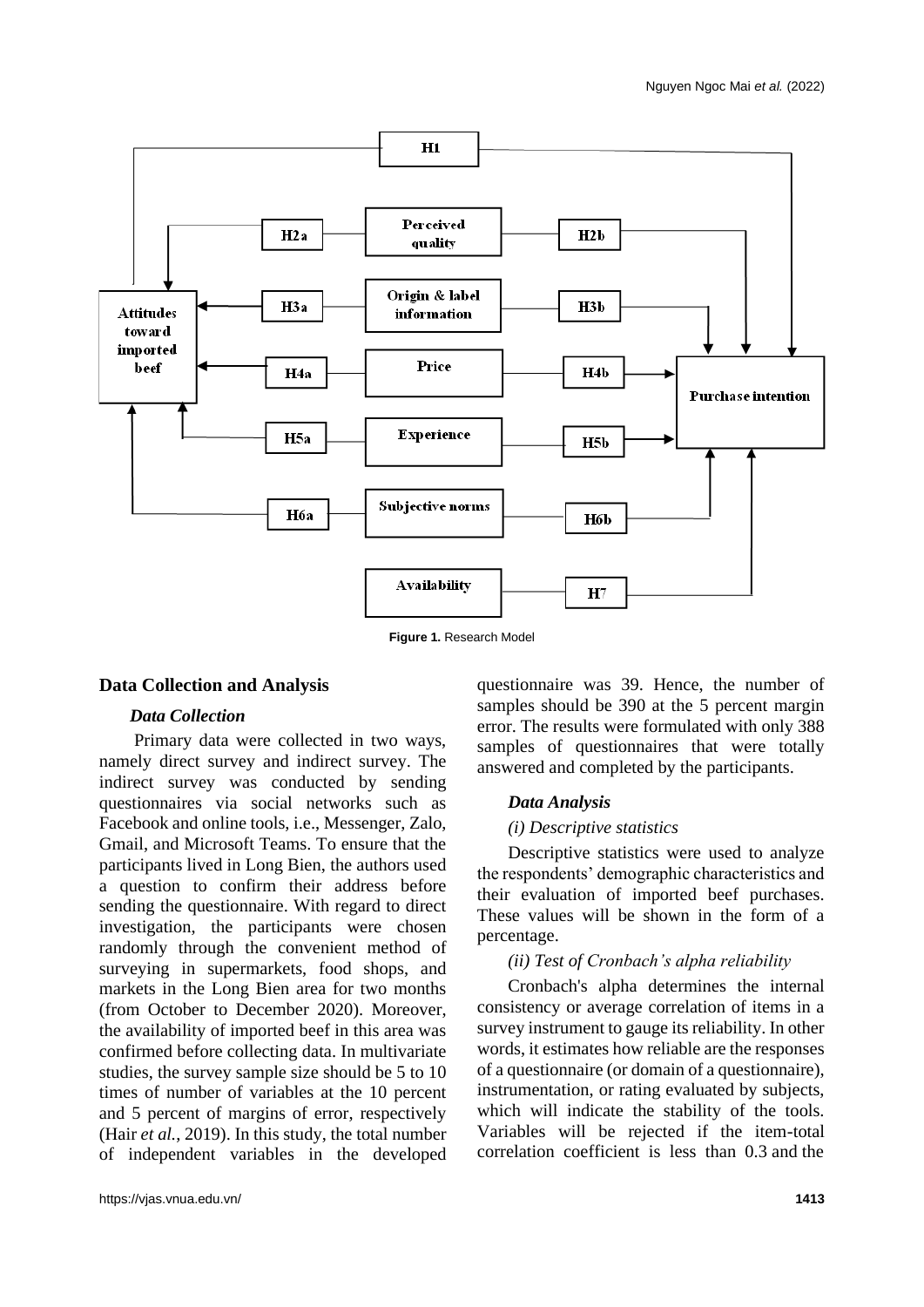| Variables<br>(factors) | Variable Indicators                                                                                      | Code             | Source                        |
|------------------------|----------------------------------------------------------------------------------------------------------|------------------|-------------------------------|
|                        | It is more suitable for BBQ, hotpot, and steak dishes                                                    | PQ1              | Developed                     |
|                        | It has less fat than domestic beef                                                                       | PQ <sub>2</sub>  | Wang (2015)                   |
| Perceived<br>quality   | It is very safe because it is tested for food safety                                                     | PQ3              | Developed                     |
|                        | It tastes better than domestically raised beef                                                           | PQ4              | Wang (2015)                   |
|                        | It is softer and more fragrant when cooked compared to domestically raised beef                          | PQ <sub>5</sub>  | Calvo-Porral et al.<br>(2013) |
|                        | The quality is very good because food safety is ensured in the farming process<br>in developed countries | PQ6              | Developed                     |
|                        | The packaging of imported beef is easier to preserve and store                                           | PQ7              | Developed                     |
|                        | The packaging is more convenient when processing                                                         | PQ8              |                               |
|                        | It has higher nutritional values than domestic beef                                                      | PQ <sub>9</sub>  | Wang (2015)                   |
|                        | It comes from developed countries, so food safety is ensured                                             | OLI1             | Calvo-Porral et al.<br>(2013) |
|                        | The packaging has information about the country where it was manufactured, so<br>you can trust it        | OLI <sub>2</sub> | Developed                     |
| Origin &<br>label      | The packaging has information about the importer, so it is easy to trace the<br>origin                   | OL <sub>13</sub> | Developed                     |
| information            | The packaging has a clear expiration date, so rest assured                                               | OLI4             | Developed                     |
|                        | It originates from developed countries, so I can rest assured about it being free<br>from diseases       | OLI <sub>5</sub> | Developed                     |
|                        | It originates from developed countries, so the quality is carefully checked before<br>slaughtering       | OLI6             | Developed                     |
|                        | Price is suitable with my income                                                                         | PR1              | Developed                     |
| Perceived              | Price is not expensive                                                                                   | PR <sub>2</sub>  |                               |
| price                  | Price is a good value for the money                                                                      | PR3              | Wang (2015)                   |
|                        | Price is cheaper than domestic beef                                                                      | PR <sub>4</sub>  |                               |
|                        | Price is unstable                                                                                        | PR5              | Developed                     |
|                        | Most people important to me think that I should buy imported beef                                        | SN1              |                               |
| Subjective             | Most people important to me would want me to purchase imported beef                                      | SN <sub>2</sub>  |                               |
| norms                  | People whose opinion I value would prefer that I do not buy imported beef                                | SN <sub>3</sub>  | Yadav & Pathak                |
|                        | I bought it because it advertised a lot                                                                  | SN <sub>4</sub>  | (2016)                        |
|                        | My friends recommend buying it                                                                           | SN <sub>5</sub>  |                               |
|                        | I used to eat at restaurants so I bought it                                                              | EX1              | Developed                     |
|                        | I have eaten it and found it delicious so I bought it                                                    | EX <sub>2</sub>  | Developed                     |
| Experience             | Imported beef is a regular dish of my family                                                             | EX3              | Developed                     |
|                        | I bought it because it is suitable for processing types of foreign dishes (BBQ,<br>steak, hot pot)       | EX4              | Developed                     |
|                        | I had been given imported beef as a gift so I wanted to use it again                                     | EX <sub>5</sub>  | Developed                     |
|                        | Can be bought in shops close to where I live or work                                                     | AV <sub>1</sub>  |                               |
|                        | Is easily available in shops and supermarkets                                                            | AV <sub>2</sub>  | Wang (2015)                   |
| Availability           | Is easily available in the local market                                                                  | AV3              | Developed                     |
|                        | Can be bought on social media (Facebook, Zalo)                                                           | AV4              | Developed                     |
|                        | Can be bought on websites about imported foods                                                           | AV <sub>5</sub>  | Developed                     |
|                        | I have a positive evaluation of imported beef                                                            | AT <sub>1</sub>  | Hijrah Hati et al.            |
| Attitudes              | Buying imported beef is pleasant                                                                         | AT <sub>2</sub>  | (2021)                        |
|                        | Buying imported beef is a wise choice                                                                    | AT <sub>3</sub>  | Yadav & Pathak                |
|                        | I like the idea of buying imported beef                                                                  | AT4              | (2016)                        |
| Purchase<br>intention  | I intend to buy imported beef because it is more delicious than domestic beef                            | PI <sub>1</sub>  |                               |
|                        | I intend to buy imported beef because it has a clear origin and label information                        | PI <sub>2</sub>  |                               |
|                        | I intend to buy imported beef because it is suitable for my friends and relatives                        | PI3              | Developed                     |
|                        | I intend to buy imported beef because it is suitable for my income                                       | PI <sub>4</sub>  |                               |
|                        | I intend to buy imported beef because I experienced it and want to try it again                          | PI <sub>5</sub>  |                               |
|                        | I would buy imported beef products in the near future                                                    | PI <sub>6</sub>  | Hijrah Hati et al.<br>(2021)  |

**Table 1.** Variables of the Research Model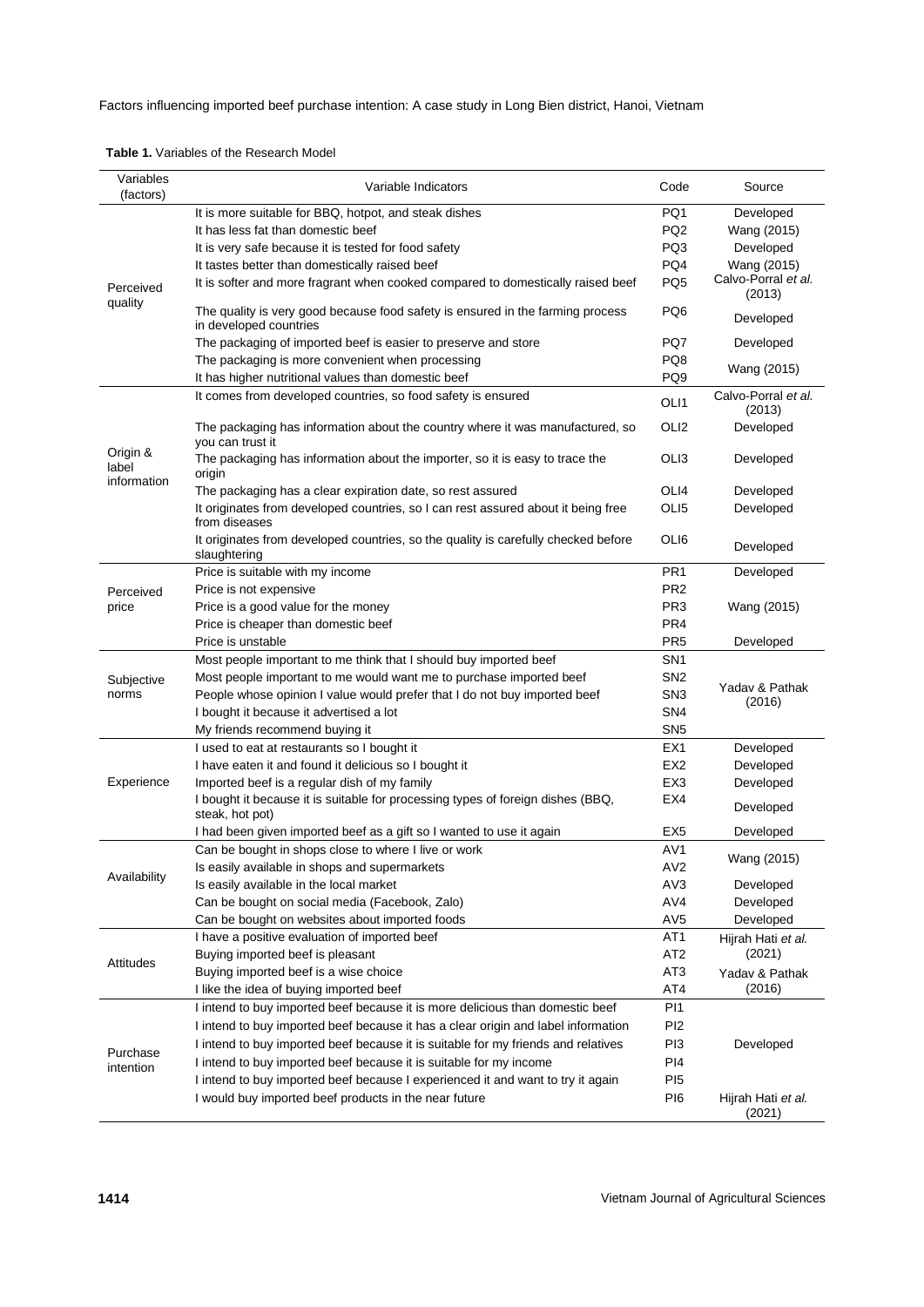Cronbach's alpha coefficient is less than 0.6 (Peterson, 1994).

#### *(iii) Exploratory factor analysis (EFA)*

The EFA method was used to select independent variables that affect consumers' purchase intention towards imported beef, which was defined as the dependent variable. According to Hair *et al.* (2019), the factor loading in the range of 0.3 to 0.4 is considered to meet the minimal level for interpretation of the structure. However, the author had chosen a value of 0.4 to eliminate insignificant variables. Variables with the factor loading values of 0.4 in EFA will continue to be excluded. Along with this was the use of the KMO (Kaiser - Meyer - Olkin) test and Bartlett's test to check the relevance of the data. If the KMO value is <0.5, the factor analysis will be not suitable for the data.

## *(iv) Confirmatory factor analysis (CFA)*

The purpose of CFA evaluates achieving the convergent value of the model that is based on evaluating the model's compatibility with the data and market news. The fit of the research model will be confirmed if the model fit indexes reach the acceptable value, e.g., CMIN/df  $<$  5 with sample  $N > 200$ , then the model is considered to have a good fit; or  $CIF > 0.9$ , RMSEA  $< 0.8$  and GIF  $> 0.8$  (Doll et al., 1994; Baumgartner & Homburg, 1996).

## *(v) Structural equation modeling analysis*

A structural equation model (SEM) was built to assess the association between the factors and the attitudes and purchase intentions towards imported beef (Hair et al., 2019). The study used AMOS 20 to test the hypotheses and to analyze SEM.

## **Results and Discussion**

## **Overview of the respondents**

**Table 2** shows that most participants were female (332 people out of a total of 388 respondents). It can be seen that over 70% of the respondents belonged to the age group from 24- 44 years old. The biggest age group was 25-34 years old (39.95%) and the second-largest group was 35-44 years old (35.05%). There were no respondents in the over 65 years old group. In fact, our data show that males rarely shop for food and people in the over 65 years old group rarely go to markets or supermarkets in Vietnam. The monthly household income of 45.62% of the respondents was in the higher middle range of VND 20 to 40 million, equivalent to about US\$900 to 1800.

**Figure 2** indicates that the respondents bought imported beef for a number of reasons, of which being suitable for BBQ, steak, and hotpot was considered as the most important reason, followed by the origin and label information, better taste, and then easy stores. There were extremely few respondents who thought that imported beef was cheaper than domestic beef.

**Figure 3** shows the origin of beef that respondents bought. It can be seen that beef imported from the U.S. and Australia were purchased most popularly among the respondents, while a few customers purchased Japanese beef. The price of Japanese beef probably contributed to these results as Japanese beef is expensive in Vietnam markets, about US\$800 per kg of back sirloin, which is triple the price of Australian beef and 10 times higher than U.S. beef.

## **Factors affecting imported beef purchase intention**

**Table 3** illustrates that all eight factors have a Cronbach's Alpha coefficient value higher than 0.6. Moreover, the results of the reliability test also showed that no variables were rejected (the lowest value was 0.3 for CCQ4). Therefore, the scales for all the measured factors were reliable and suitable to continue being used in EFA (Peterson, 1994).

This study used principal axis factoring with promax rotation and factor loading at 0.4 to ensure that the remaining values would be significant (Hair *et al.*, 2019). Regarding the independent variables, the final EFA results (**Table 4**) indicated that the eight initial factors were grouped into six factors including PQ, OLI, PR, SN, AT, and PI. Therefore, the factors of experience and availability disappeared. The value for KMO was 0.934, and Bartlett's test had a significance level below 0.001; all of the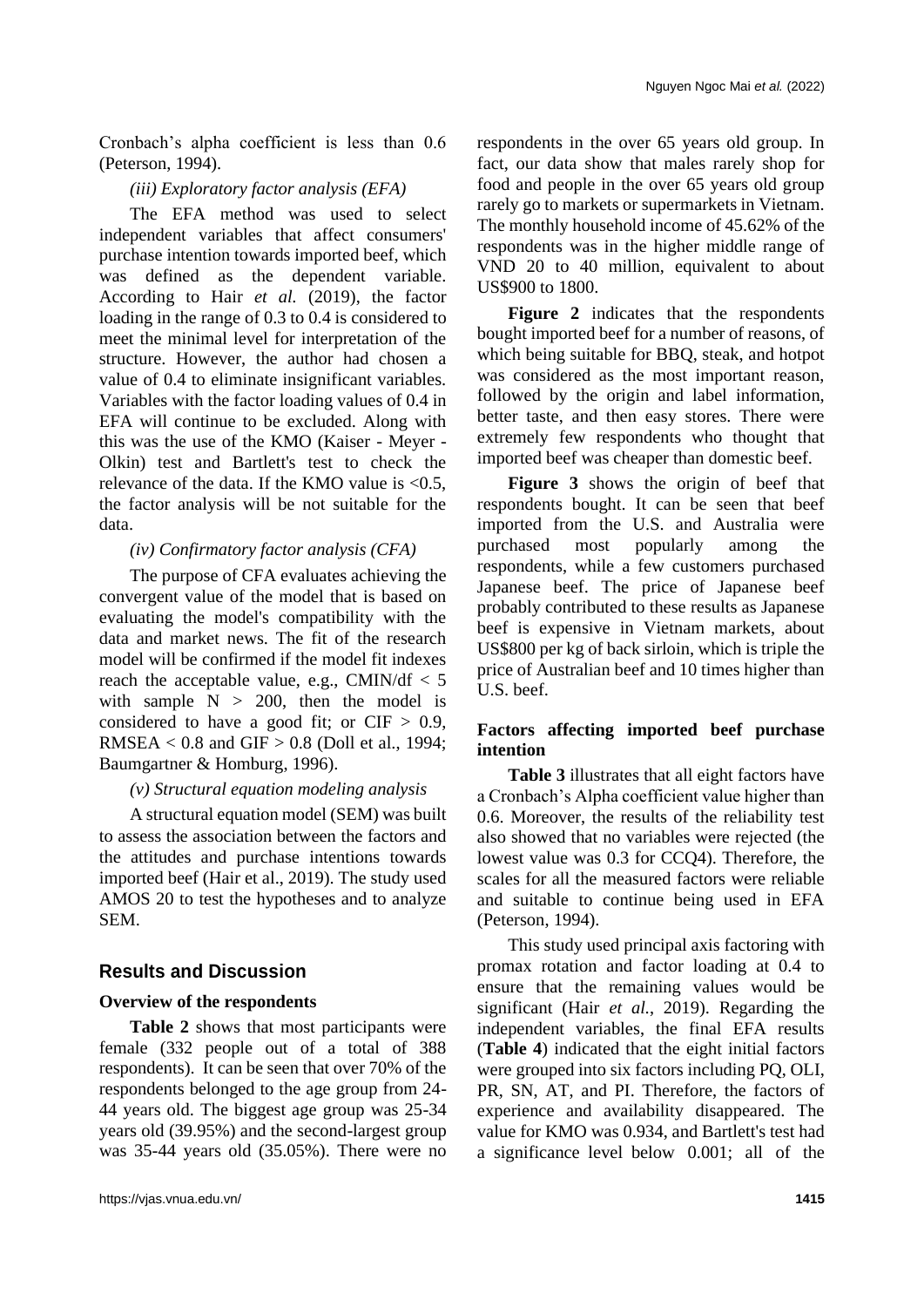| Item                       | Characteristic       | No. of respondents | Percentage<br>response |
|----------------------------|----------------------|--------------------|------------------------|
|                            | Male                 | 56                 | 14.43                  |
| Gender                     | Female               | 332                | 85.57                  |
|                            | 18-24                | 86                 | 22.16                  |
|                            | 25-34                | 155                | 39.95                  |
| Age                        | 35-44                | 136                | 35.05                  |
|                            | 55-64                | 11                 | 2.84                   |
|                            | $65+$                | 0                  | 0.00                   |
|                            | Below 5 million VND  | 22                 | 5.67                   |
|                            | 5-10 million VND     | 29                 | 7.47                   |
| Household income per month | 10-20 million VND    | 142                | 36.60                  |
|                            | 20-40 million VND    | 177                | 45.62                  |
|                            | Above 40 million VND | 18                 | 4.64                   |





**Figure 2.** Reasons for Buying Imported Beef

remaining items with commonalities were greater than 0.4 and the sum of the extracted variance was 63.57%. Therefore, the results of the factor analysis could be suitable for using CFA.

The reliability of coefficients (Cronbach's alpha) and composite reliability for all the constructs were better than 0.70 (the recommended value). The results of CFA in **Table 5** show a good fit of the measurement model ( $\chi^2 = 862.233$ ; CMNI/Df = 2.275, GFI = 0.867, TLI = 0.932, CFI = 0.941, RMSEA = 0.057) after deleting one of the attitude items. The convergent and discriminant validity of the constructs were tested during the measurement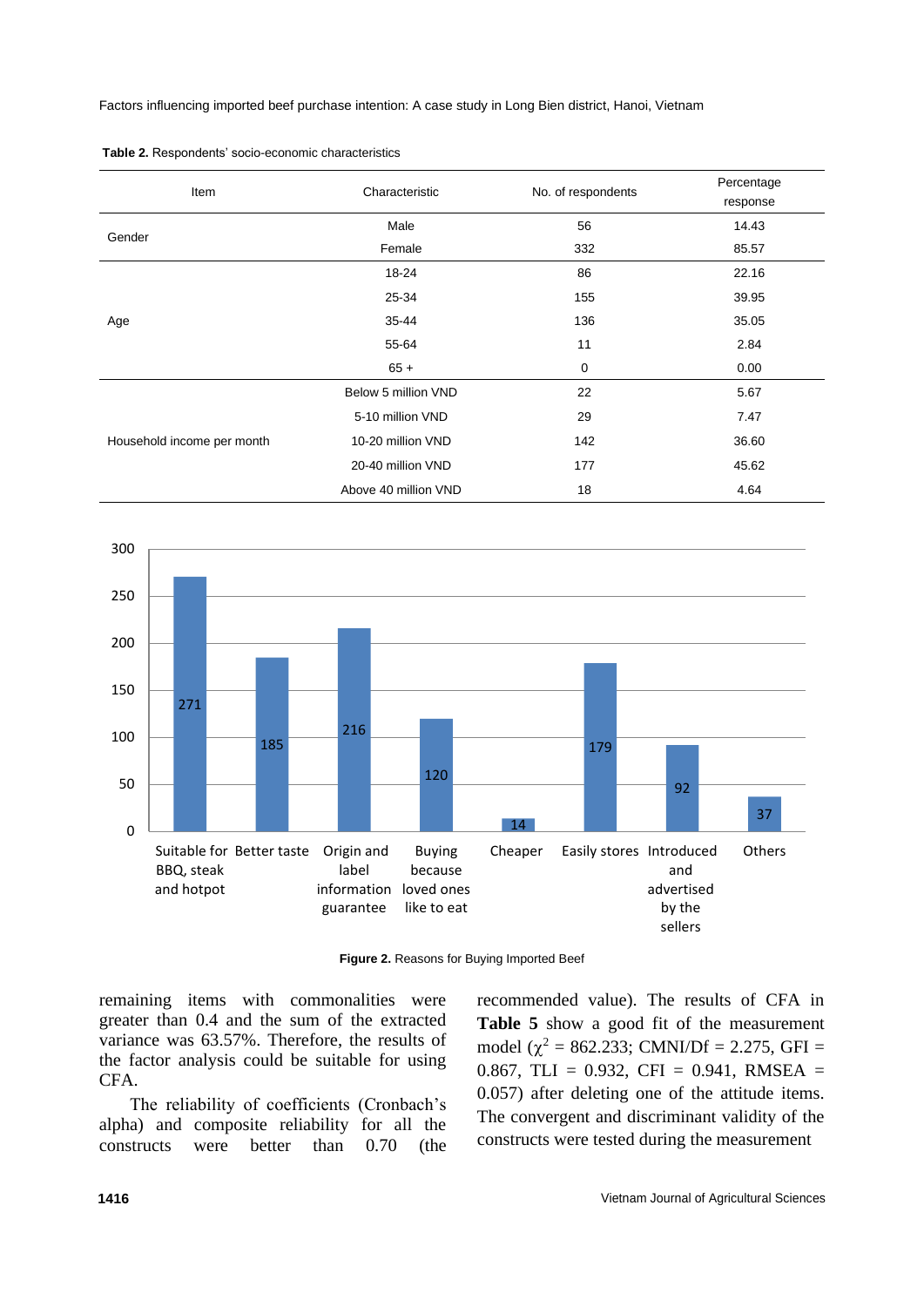

**Figure 3.** Types of Imported Beef that Respondents Buying

model assessment. The results of CFA showed that all the item-factor loading were greater than 0.59 and significant, which provided evidence of convergent validity for the latent constructs. The average variance extracted (AVE) also supported the convergent validity of all the constructs, except the value of perceived price. The AVEs of attitude, perceived origin and label information, perceived quality, availability, and purchase intention were greater than 0.50, but the AVE value of perceived price was 0.491. Hence, the results of CFA indicated a good fit of the measurement model ( $\chi^2$  = 740.065; CMNI/Df = 2.456, GFI =  $0.871$ , TLI =  $0.935$ , CFI =  $0.944$ , RMSEA  $= 0.061$ ) after deleting one of the perceived price items. Moreover, the model study was changed to be suitable with the hypotheses H1, H2a, H2b, H3a, H3b, and H4 as mentioned in the previous section.

The results of structural equation modeling are provided in **Table 6**. The findings from the data analysis revealed that the factors perceived quality, and origin and label information belonged to the factor of product attributes. The availability and attitude factors had effects on the purchase intention towards imported beef with a statistically significant level of less than 5% (**Table 7**). The estimates of standardized regression weights in the model (**Table 7**) show

the impacts of the independent variables on the dependent variable. Specifically, the weight of the origin and label information factor affected the intention with the highest value (β = 0.346), followed by the perceived quality factor ( $\beta$  = 0.33), and perceived availability ( $\beta = 0.189$ ), respectively. The factor with the lowest influence was the consumer's attitude ( $\beta = 0.155$ ).

It can be seen that the results of the study illustrated the relationships among the factors belonging to imported beef's attributes, with the attitude and purchase intention of consumers. In other words, if consumers more positively perceived the quality and origin, they had a more positive attitude towards imported beef. Moreover, this made them have a stronger purchase intention. The results are similar to other reviewed studies. Perceived quality positively affects intention to buy imported beef. Previous studies showed that product quality attributes positively affect purchase intention (Sun & Collins, 2006; Uys & Bisschoff, 2016; Tran *et al.*, 2017).

The results also exposed that purchase intention towards imported beef was affected by attitude. The study of Hijrah *et al.* (2021) also concluded that attitude towards frozen beef was a positive influence on purchasing intention. Furthermore, previous research confirmed the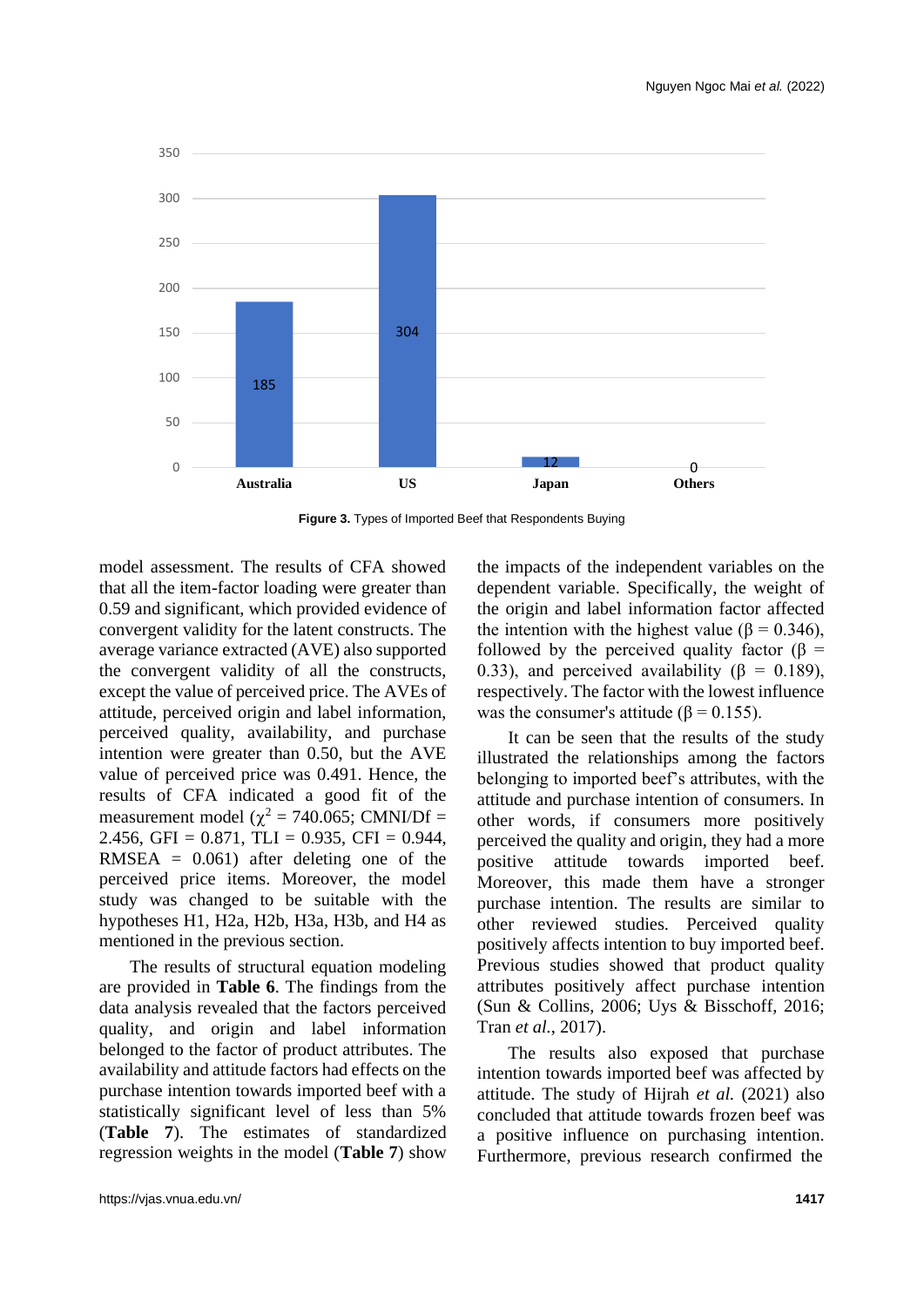| Scale                             | Factor       |            |                           |           |             |          |  |
|-----------------------------------|--------------|------------|---------------------------|-----------|-------------|----------|--|
|                                   | $\mathbf{1}$ | $\sqrt{2}$ | $\ensuremath{\mathsf{3}}$ | $\pmb{4}$ | $\,$ 5 $\,$ | $\,6$    |  |
| PQ6                               | 0.833        |            |                           |           |             |          |  |
| PQ4                               | 0.818        |            |                           |           |             |          |  |
| PQ7                               | 0.806        |            |                           |           |             |          |  |
| PQ8                               | 0.783        |            |                           |           |             |          |  |
| PQ <sub>5</sub>                   | 0.750        |            |                           |           |             |          |  |
| PQ1                               | 0.693        |            |                           |           |             |          |  |
| PQ3                               | 0.679        |            |                           |           |             |          |  |
| OLI1                              |              | 0.892      |                           |           |             |          |  |
| OLI <sub>2</sub>                  |              | 0.890      |                           |           |             |          |  |
| OLI5                              |              | 0.850      |                           |           |             |          |  |
| OLI4                              |              | 0.828      |                           |           |             |          |  |
| OLI3                              |              | 0.761      |                           |           |             |          |  |
| OLI6                              |              | 0.484      |                           |           |             |          |  |
| AV4                               |              |            | 0.851                     |           |             |          |  |
| AV3                               |              |            | 0.838                     |           |             |          |  |
| AV5                               |              |            | 0.829                     |           |             |          |  |
| AV1                               |              |            | 0.776                     |           |             |          |  |
| AV2                               |              |            | 0.564                     |           |             |          |  |
| AT1                               |              |            |                           | 0.852     |             |          |  |
| AT2                               |              |            |                           | 0.818     |             |          |  |
| AT3                               |              |            |                           | 0.799     |             |          |  |
| AT4                               |              |            |                           | 0.796     |             |          |  |
| PI6                               |              |            |                           | 0.499     |             |          |  |
| PI <sub>1</sub>                   |              |            |                           |           | 0.727       |          |  |
| PI4                               |              |            |                           |           | 0.611       |          |  |
| PI3                               |              |            |                           |           | 0.605       |          |  |
| PI2                               |              |            |                           |           | 0.449       |          |  |
| PR <sub>1</sub>                   |              |            |                           |           |             | 0.745    |  |
| PR <sub>2</sub>                   |              |            |                           |           |             | 0.701    |  |
| PR <sub>3</sub>                   |              |            |                           |           |             | 0.573    |  |
| KMO Measure of Sampling Adequacy. |              |            |                           |           |             | 0.934    |  |
|                                   |              |            | Approx. Chi-Square        |           |             | 8382.064 |  |
| Bartlett's Test of Sphericity     |              |            | $\mathsf{df}$             |           |             | 435      |  |
|                                   |              | Sig.       |                           |           | 0.000       |          |  |

 **Table 4.** Rotated Principal Axis Factoring of the Variables

strong association between attitudes and purchase intention or purchase behavior of consumers (Ajzen & Fishbein, 1980). Joshi & Rahman (2015) indicated that product availability, limited availability, and difficulties in accessing products were major barriers to purchasing, which has been shown in most studies. This factor was used in many studies in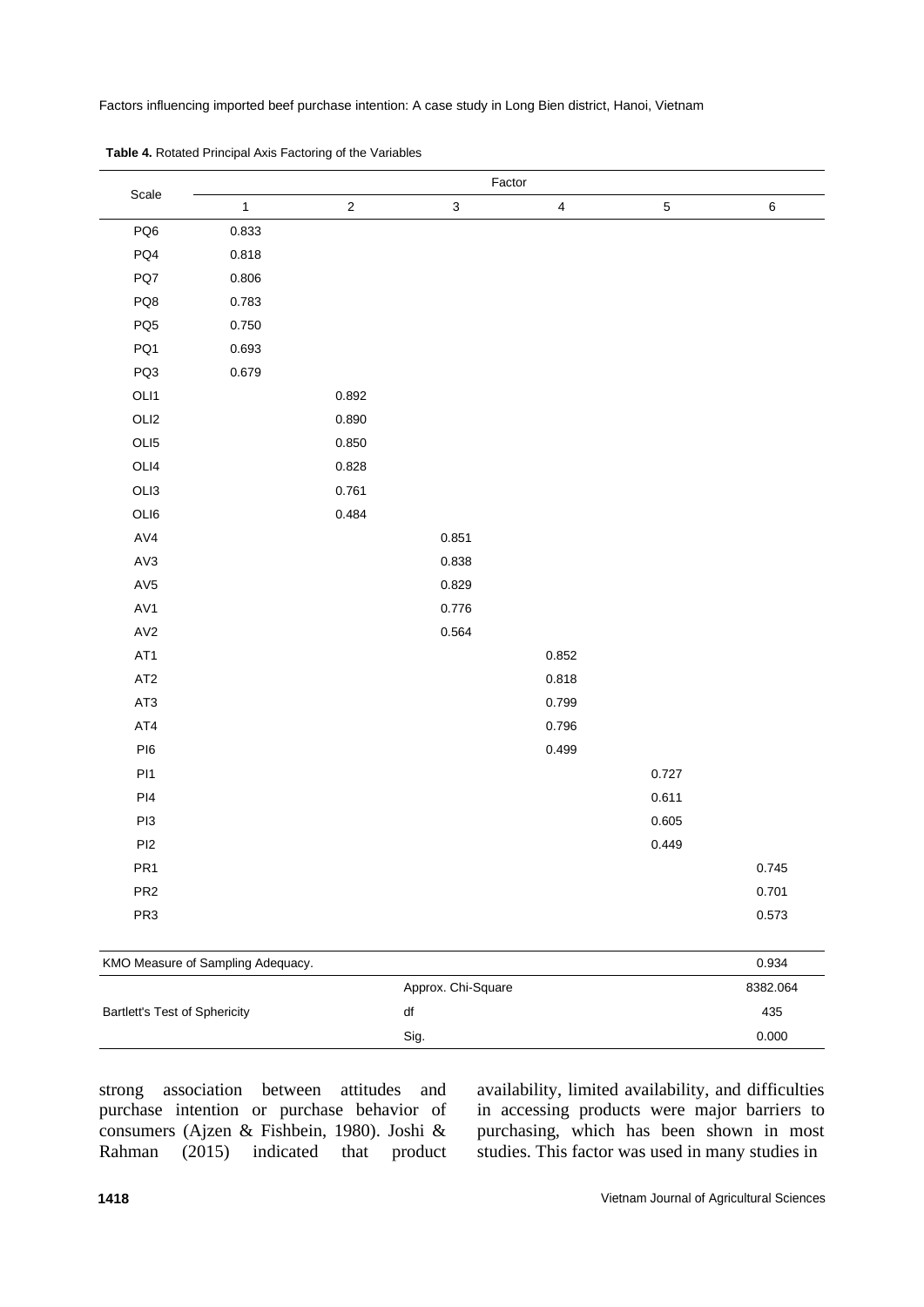| Scale            | Variable           | Factor<br>Loading | AVE   | Composite reliability | Cronbach's alpha $(\alpha)$ |  |
|------------------|--------------------|-------------------|-------|-----------------------|-----------------------------|--|
| PQ <sub>6</sub>  |                    | 0.670             |       |                       |                             |  |
| PQ4              |                    | 0.892             | 0.619 | 0.918                 | 0.922                       |  |
| PQ7              | Perceived quality  | 0.860             |       |                       |                             |  |
| PQ8              |                    | 0.886             |       |                       |                             |  |
| PQ <sub>5</sub>  |                    | 0.698             |       |                       |                             |  |
| PQ1              |                    | 0.792             |       |                       |                             |  |
| PQ3              |                    | 0.670             |       |                       |                             |  |
| OLI1             |                    | 0.885             |       | 0.94                  | 0.942                       |  |
| OLI <sub>2</sub> |                    | 0.831             |       |                       |                             |  |
| OLI5             | Origin and label   | 0.849             | 0.725 |                       |                             |  |
| OLI4             | information        | 0.846             |       |                       |                             |  |
| OLI3             |                    | 0.881             |       |                       |                             |  |
| OLI6             |                    | 0.814             |       |                       |                             |  |
| AV4              |                    | 0.876             |       | 0.893                 | 0.891                       |  |
| AV3              |                    | 0.880             |       |                       |                             |  |
| AV <sub>5</sub>  | Availability       | 0.812             | 0.63  |                       |                             |  |
| AV1              |                    | 0.774             |       |                       |                             |  |
| AV <sub>2</sub>  |                    | 0.591             |       |                       |                             |  |
| AT1              |                    | 0.823             |       |                       |                             |  |
| AT <sub>2</sub>  |                    | 0.816             |       |                       |                             |  |
| AT <sub>3</sub>  | Attitudes          | 0.785             | 0.528 | 0.873                 | 0.795                       |  |
| AT4              |                    | 0.783             |       |                       |                             |  |
| PI6              |                    | 0.583             |       |                       |                             |  |
| PI <sub>1</sub>  |                    | 0.695             |       | 0.813                 | 0.878                       |  |
| PI4              | Purchase intention | 0.748             | 0.521 |                       |                             |  |
| PI3              |                    | 0.698             |       |                       |                             |  |
| PI <sub>2</sub>  |                    | 0.745             |       |                       |                             |  |
| PR <sub>1</sub>  |                    | 0.629             |       |                       |                             |  |
| PR <sub>2</sub>  | Perceived price    | 0.815             | 0.491 | 0.74                  | 0.738                       |  |
| PR <sub>3</sub>  |                    | 0.643             |       |                       |                             |  |

 **Table 5.** Validity and Reliability Measures

analyzing behaviors towards foods (Rana & Paul, 2017). For example, availability was found to have a positive effect on purchase intention toward imported foods from Europe and traditional foods (Wang, 2015).

In particular, studies have also shown that price indicates the cost of buying a product, and this factor significantly has an effect on the attitude and purchase intention towards meat or

imported food (Bukhari, 2019; Hijrah *et al.*, 2021). However, previous research has shown that the perceived price factor has a positive impact on the intention to buy imported beef, while the results of this study rejected the price hypothesis. In fact, if consumers had a positive attitude towards the consumption of imported beef, they have carefully considered the factors of attributes for consumption purposes and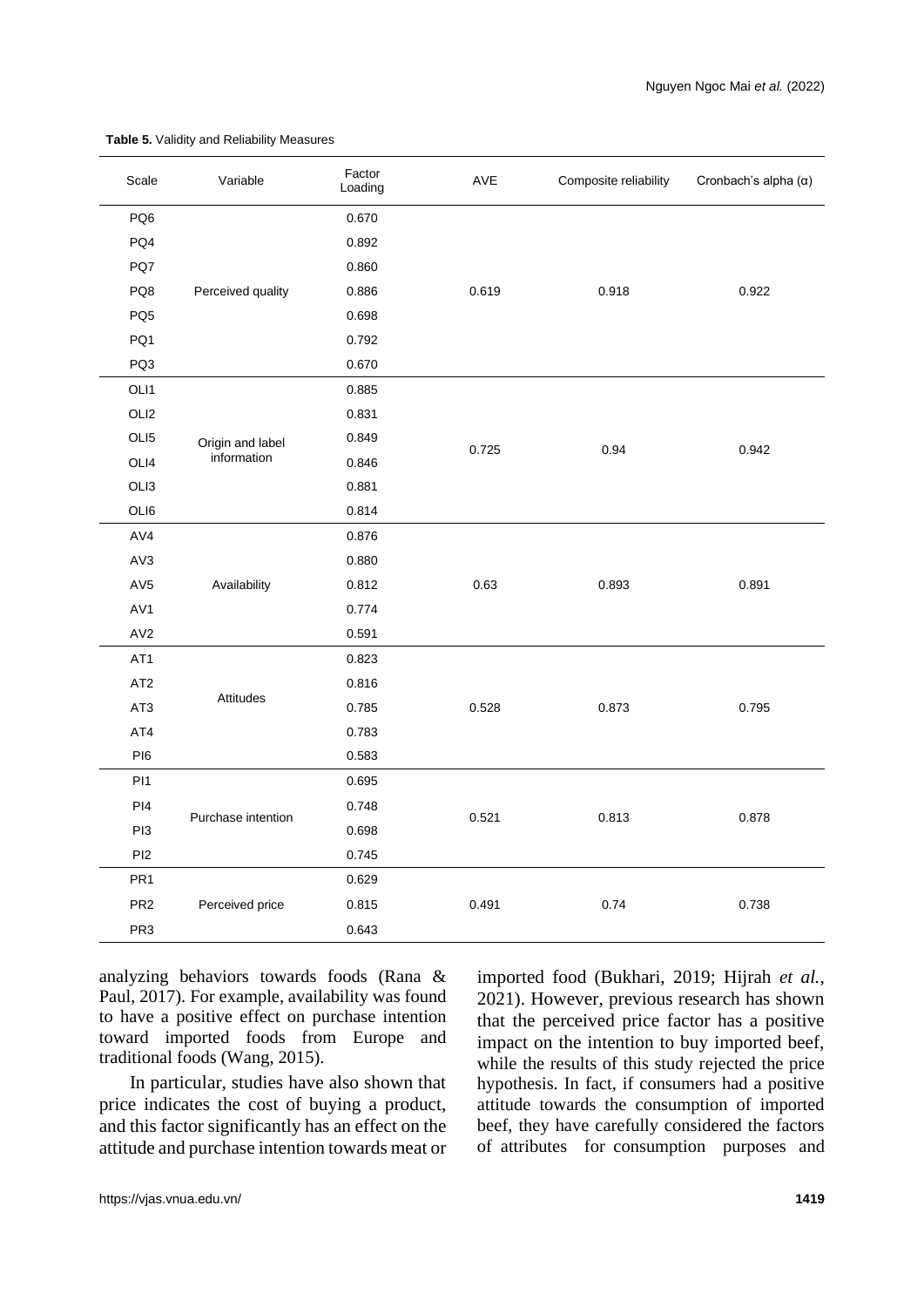| Indices      | Reported value | Recommended<br>value |  |
|--------------|----------------|----------------------|--|
| CMIN/DF      | 2.456          | $<$ 3                |  |
| <b>GFI</b>   | 0.871          | 0.80                 |  |
| <b>AGFI</b>  | 0.839          | 0.80                 |  |
| <b>NFI</b>   | 0.908          | 0.80                 |  |
| IFI          | 0.944          | 0.80                 |  |
| TLI          | 0.934          | 0.80                 |  |
| <b>CFI</b>   | 0.943          | 0.80                 |  |
| <b>RMSEA</b> | 0.061          | < 0.08               |  |

 **Table 6.** Model Fit Indices of the Structural Model

 **Table 7.** Results of Structural Equation Modeling

|                  |                    | <b>Hypothesis</b> |                            | Standardized<br>Estimate $(\beta)$ | S.E.  | C.R.  | P     |
|------------------|--------------------|-------------------|----------------------------|------------------------------------|-------|-------|-------|
| H <sub>2a</sub>  | Attitudes          | $\leftarrow$      | Perceived quality          | 0.174                              | 0.097 | 2.054 | 0.040 |
| H <sub>3</sub> a | Attitudes          | $\leftarrow$      | Origin & label information | 0.312                              | 0.072 | 3.692 | $***$ |
| H <sub>4</sub>   | Purchase intention | $\leftarrow$      | Availability               | 0.189                              | 0.033 | 3.586 | $***$ |
| H <sub>3</sub> b | Purchase intention | $\leftarrow$      | Origin & label information | 0.346                              | 0.053 | 4.415 | $***$ |
| H2b              | Purchase intention | $\leftarrow$      | Perceived quality          | 0.330                              | 0.063 | 4.712 | $***$ |
| H1               | Purchase intention | $\leftarrow$      | Attitudes                  | 0.155                              | 0.037 | 3.300 | $***$ |

*Note: \*\*\* means P < 0.001*

considered the price and features of the product. Another difference of this study compared to previous quantitative studies that have looked at imported beef or imported foods is that this study included a group of factors as the origin and label information, and showed that it has an impact on the purchase intention towards imported beef. In fact, the problem of product safety is at an alarming level, and the situation of pork being sold as counterfeit beef, or the poor quality of beef in residential markets have caused a loss of consumer trust in Vietnam. Therefore, consumers prioritize buying beef products that have a clear origin and originated from countries with developed agriculture, ensuring high technical standards for livestock and slaughter.

#### **Implications**

The first suggestion for the government is to publicize the information of beef importers, allowing consumers to clearly know about the

origin and information label. Although price is not significant to purchase intention, the price of imported beef in the market is not cheap compared with domestic beef. For example, at the end of the year, the demand for meat for festivals, meetings, and Vietnamese Lunar New Year celebrations tends to increase, leading to an increase in the price of imported beef. Therefore, the appropriate authorities should ensure sufficient inventory throughout the year and should enact policies to keep the price of meat stable when the demand for beef tends to increase. Moreover, the development of careful quality standards and careful beef censorship before customs clearance will ensure the quality of imported beef.

Furthermore, the Vietnamese government should issue policies to encourage organizations and enterprises to enhance the quality of Vietnamese cows in order to meet domestic demand and to compete with imported beef. And, domestic market management institutions need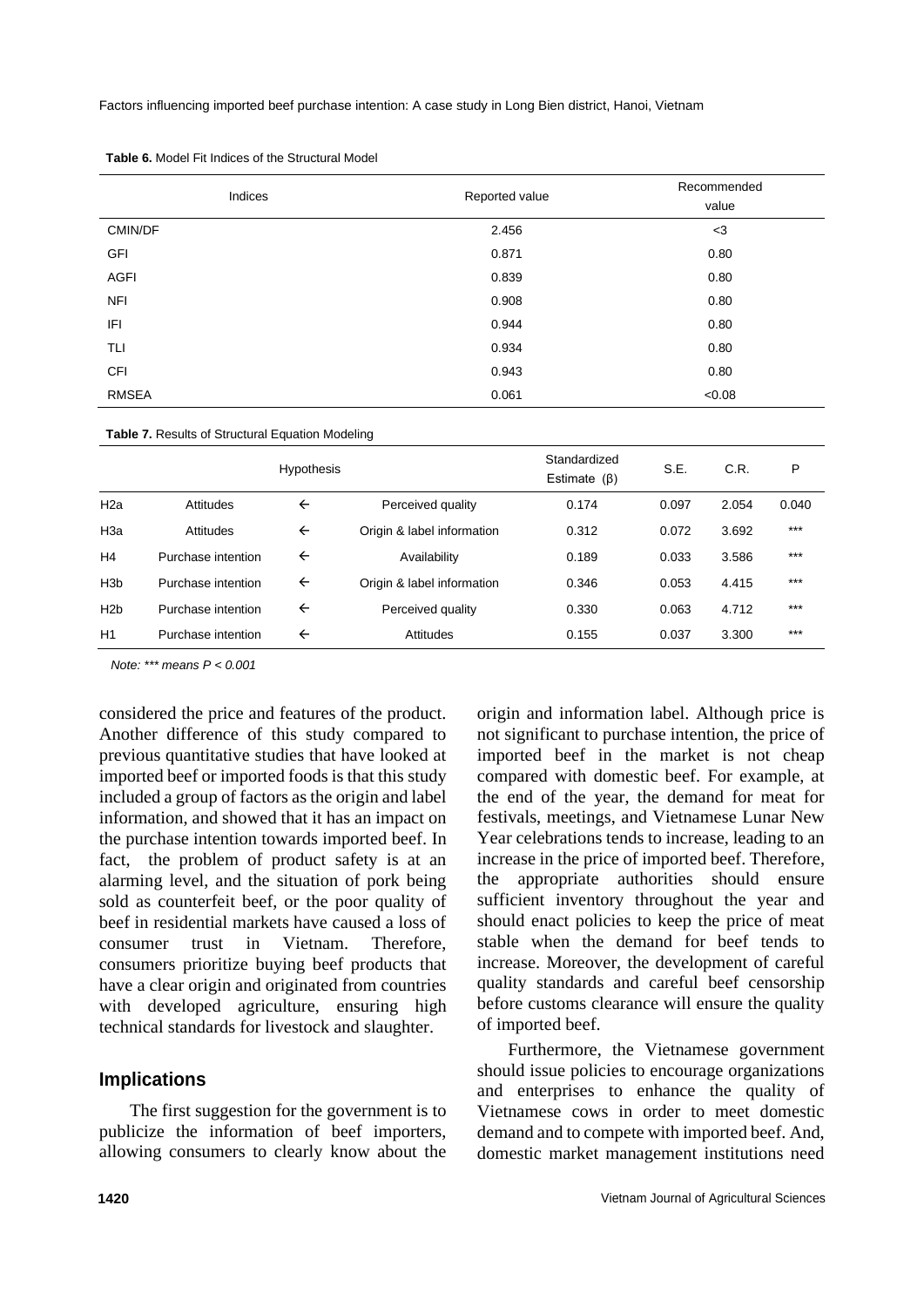to strictly supervise the price of imported beef in the market to ensure benefits for customers.

In fact, the tradition of consumers in Vietnam is using fresh meat, while most imported beef is frozen beef. However, the perception of consumers can be changed over time, so the next suggestion for businesses and distributors is that they should enhance advertising and communication about the attributes of imported beef as well as the safety standards from the place of origin or the differences in breeding and slaughter of the exporting beef countries. In marketing campaigns, advertising programs, and social media campaigns, businesses and distributors can use tools such as videos or pictures, brochures, banners, or booklets to introduce potential consumers to the attributes of frozen meat.

The study is limited to the urban consumers in a specific geographical area, and readers are cautioned not to extrapolate or generalize the results. Thus, the next studies should extend the research area and focus on both urban and rural customers. Moreover, the questionnaire developed in the study is a valid one that collected reliable data in the beef buying behavior market. Hence it can be used with confidence in future studies.

## **Conclusions**

Customer's purchase intention of imported beef in the selected market was positively influenced by the four factors of (i) perceived quality, (ii) perceived origin and information label, (iii) availability, and (iv) attitude towards imported beef. Among these factors, the most important ones that affected both purchase intention and attitude of consumers were origin and label information, followed by perceived quality. Attitude and availability had less influence on the consumer's purchasing intention towards imported beef. Surprisingly, the price of imported beef was not a significant factor affecting the consumer's purchase intention in the selected market, meaning that the market mechanism of imported beef is not working well. Commonly, the price of imported beef in the

Hanoi market is high compared with domestic beef, especially during the Lunar New Year, spring festivals, or special events.

## **References**

- Aboah J. & Lees N. (2020). Consumers use of quality cues for meat purchase: Research trends and future pathways. Meat Science*.* 166: 108142.
- Ajzen I. (1991). The Theory of Planned Behavior. Organizational Behavior and Human Decision Processes*.* 50: 179-211.
- Ajzen I. (2005). Attitudes, Personality and Behavior. McGraw-Hill Education (UK).
- Ajzen I. & Fishbein M. (1980). Understanding attitudes and predicting social behavior*.* Prentice-Hall. Englewood Cliffs, N.J.25 pages.
- Angulo A. M. & Gil J. M. (2007). Risk perception and consumer willingness to pay for certified beef in Spain. Food quality and preference. 18(8): 1106-1117.
- Assembly (2010). Law No. 55/2010/QH12 of June 17,<br>2010, on food safety. Retrieved from 2010, on food safety. Retrieved from https://vanbanphapluat.co/law-no-55-2010-qh12-ofjune-17-2010-on-food-safety on June 28, 2021.
- Axelson M. L. & Brinberg D. (1989). A Social-Psychological Perspective on Food-Related Behavior.
- World Bank (2019). The changing nature of work. 1818 H Street NW, Washington, DC 20433, USA.
- Baumgartner H. & Homburg C. (1996). Applications of structural equation modeling in marketing and consumer research: A review. International Journal of Research in Marketing*.* 13(2): 139-161.
- Bukhari S. F. (2019). Purchase behaviour of western imported foods by Pakistani buyers. Journal of Contemporary Islamic Research. 1(1): 1-14.
- Calvo-Porral C., Lévy-Mangín J.-P. & Bourgault N. (2013). Domestic or Imported Beer Brands? Analysis and Assessment of Brand Equity in the Spanish Market. Journal of International Food & Agribusiness Marketing*.* 25: 324-347.
- Díaz I. M. (2004). Price knowledge: Effects of consumers' attitudes towards prices, demographics, and sociocultural characteristics. Journal of Product & Brand Management*.* 13: 406-428.
- Doll W. J., Xia W. & Torkzadeh G. (1994). A Confirmatory Factor Analysis of the End-User Computing Satisfaction Instrument. MIS Quarterly*.* 18(4): 453- 461.
- Eagly A. H. & Chaiken S. (2007). The Advantages of an Inclusive Definition of Attitude. 25(5): 582-602.
- Engel J. F., Blackwell R. D. & Miniard P. W. (1995). Consumer behavior*.* Dryden Press. Fort Worth.
- Font-i-Furnols M. & Guerrero L. (2014). Consumer preference, behavior and perception about meat and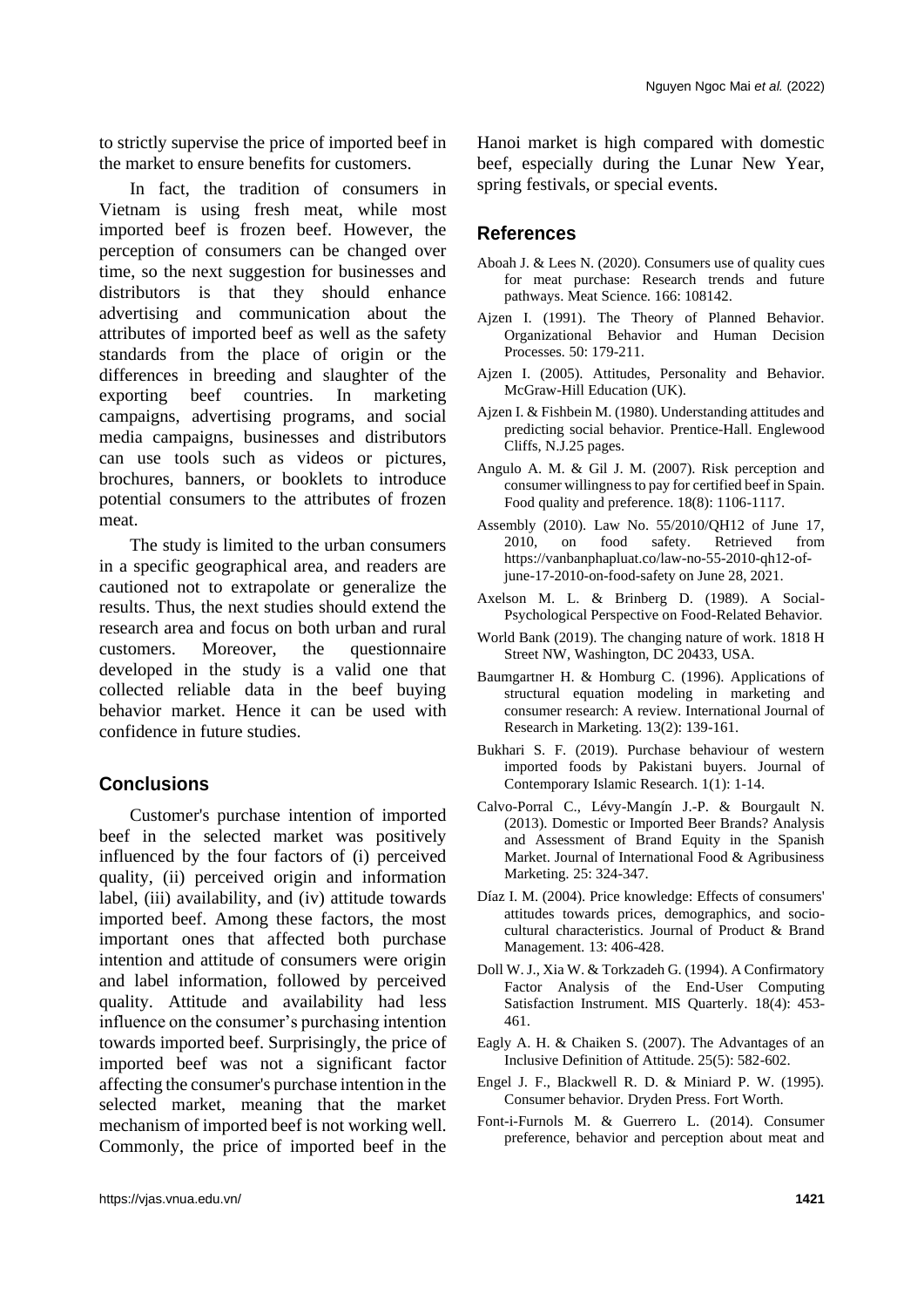meat products: An overview. Meat Science*.* 98(3): 361-371.

- Font-i-Furnols M., Realini C., Montossi F., Sañudo C., Campo M., Oliver M., Nute G. R. & Guerrero L. (2011). Consumer's purchasing intention for lamb meat affected by country of origin, feeding system and meat price: A conjoint study in Spain, France and United Kingdom. Food Quality and Preference*.* 22: 443-451.
- Fry M.-L., Drennan J., Previte J., White A. & Tjondronegoro D. (2014). The role of desire in understanding intentions to drink responsibly: AN application of the model of Goal Directed Behaviour. Journal of Marketing Management*.* 30: 551-570.
- General Department of Vietnam Customs (2020). Statistics of imported goods. Retrieved from https://www.customs.gov.vn/default.aspx on July 10, 2021.
- Government (2018). Decree 15/2018/ND-CP. Regulations detailing a number of articles of the Law on Food Safety. Retrieved from National database of central legal documents on June 28, 2021.
- Hair J. F., Black W. C., Babin B. J. & Anderson R. E. (2019). Multivariate data analysis*.* pages
- Haruna V. J. I. M. & Review B. (2014). A New Model of Green Purchase Intention and its Derivatives: Confirmatory Factor Analysis Validation of Constructs. 6: 261-268.
- Henchion M., McCarthy M., Resconi V. C. & Troy D. (2014). Meat consumption: Trends and quality matters. Meat Science*.* 98(3): 561-568.
- Heslop L. (2007). Literature review of Canadian consumer attitudes and perceptions. A Report to Agriculture and Agri-Food Canada, Consumer Analysis Section.
- Hijrah Hati S., Zulianti I., Achyar A. & Safira A. (2021). Perceptions of nutritional value, sensory appeal, and price influencing customer intention to purchase frozen beef: Evidence from Indonesia. Meat Science*.* 172: 108306.
- Honkanen P. & Frewer L. (2008). Russian consumers' motives for food choice. Appetite*.* 52: 363-71.
- Huan N. K. N. a. N. Q. (2018). The influence of beliefs, attitudes, and standards on purchase intention towards pork in Ho Chi Minh City. Asian Business and Economic Research Journal*.* 5: 68-84.
- Huchting K., Lac A. & Labrie J. (2008). An Application of the Theory of Planned Behavior to Sorority Alcohol Consumption. Addictive behaviors*.* 33: 538-351.
- Jadhav V. & Khanna M. (2016). Factors Influencing Online Buying Behavior of College Students: A Qualitative Analysis. The Qualitative Report*.* 21: 1-15.
- Joshi Y. & Rahman Z. (2015). Factors Affecting Green Purchase Behaviour and Future Research Directions. Technology Analysis and Strategic Management. 3(2). DOI[:10.1016/j.ism.2015.04.001.](http://dx.doi.org/10.1016/j.ism.2015.04.001)
- Lastovicka J. & Joachimsthaler E. (1988). Improving the Detection of Personality-Behavior Relationships in Consumer Research. Journal of Consumer Research*.* 14: 583-87.
- Malindi H. E. (2010). A framework to measure customers' perceptions on the quality of red meat. Potchefstroom: North-West University (Dissertation -MBA).
- Mukul A., Afrin S. & Hassan M. (2013). Factors Affecting Consumers' Perceptions about Organic Food and Their Prevalence in Bangladeshi Organic Preference. Journal of Business and Management Sciences*.* 1: 112- 118.
- Munnukka J. (2008). Customers' purchase intentions as a reflection of price perception. Journal of Product & Brand Management*.* 17(3): 188-196.
- OECD-FAO (2020). Agricultural Outlook. Rome, Italy.
- Ortega D., Wang H. H. & Widmar N. (2014). Aquaculture imports from Asia: An analysis of U.S. consumer demand for select food quality attributes. Agricultural Economics*.* 45(5). DOI[:10.1111/agec.12111.](http://dx.doi.org/10.1111/agec.12111)
- Ortega D., Wang H. H., Widmar N., Wu L. & Bai J. (2011). Chinese Consumers' Demand for Food Safety Attributes: A Push for Government and Industry Regulations. American Journal of Agricultural Economics*,* vol. 94(2), pages 489-495.
- Ortega D. L., Hong S. J., Wang H. & Wu L. J. M. s. (2016). Emerging markets for imported beef in China: Results from a consumer choice experiment in Beijing. 121: 317-323.
- Perugini M. & Bagozzi R. J. T. B. j. o. s. p. (2001). The role of desires and anticipated emotions in goal-directed behaviours: broadening and deepening the theory of planned behaviour. British Journal of Social Psychology, 40, 79-98. http://dx.doi.org/10.1348/014466601164704.
- Peterson R. A. (1994). A Meta-analysis of Cronbach's Coefficient Alpha. Journal of Consumer Research*.* 21(2): 381-391.
- Phau I. & Chao P. (2008). Country-of-origin: State of the art review for international marketing strategy and practice. International Marketing Review, 25 (4). [DOI:](https://doi.org/10.1108/imr.2008.03625daa.001)  [10.1108/imr.2008.03625daa.001.](https://doi.org/10.1108/imr.2008.03625daa.001)
- Phuong N. & Mergenthaler M. (2013). Meat consumption patterns in Vietnam: effects of household characteristics on pork and poultry consumption*.* DOI: 10.13140/RG.2.1.1217.1122.
- Rana J. & Paul J. (2017). Consumer behavior and purchase intention for organic food: A review and research agenda. Journal of Retailing and Consumer Services*.* 38: 157-165.
- Regmi A. (2001). Changing structure of global food consumption and Trade*.* Market and Trade Economics Division. Economic Research Service, U.S. Department of Agriculture, Agriculture and Trade Report. WRS-01-1. 111 pages.